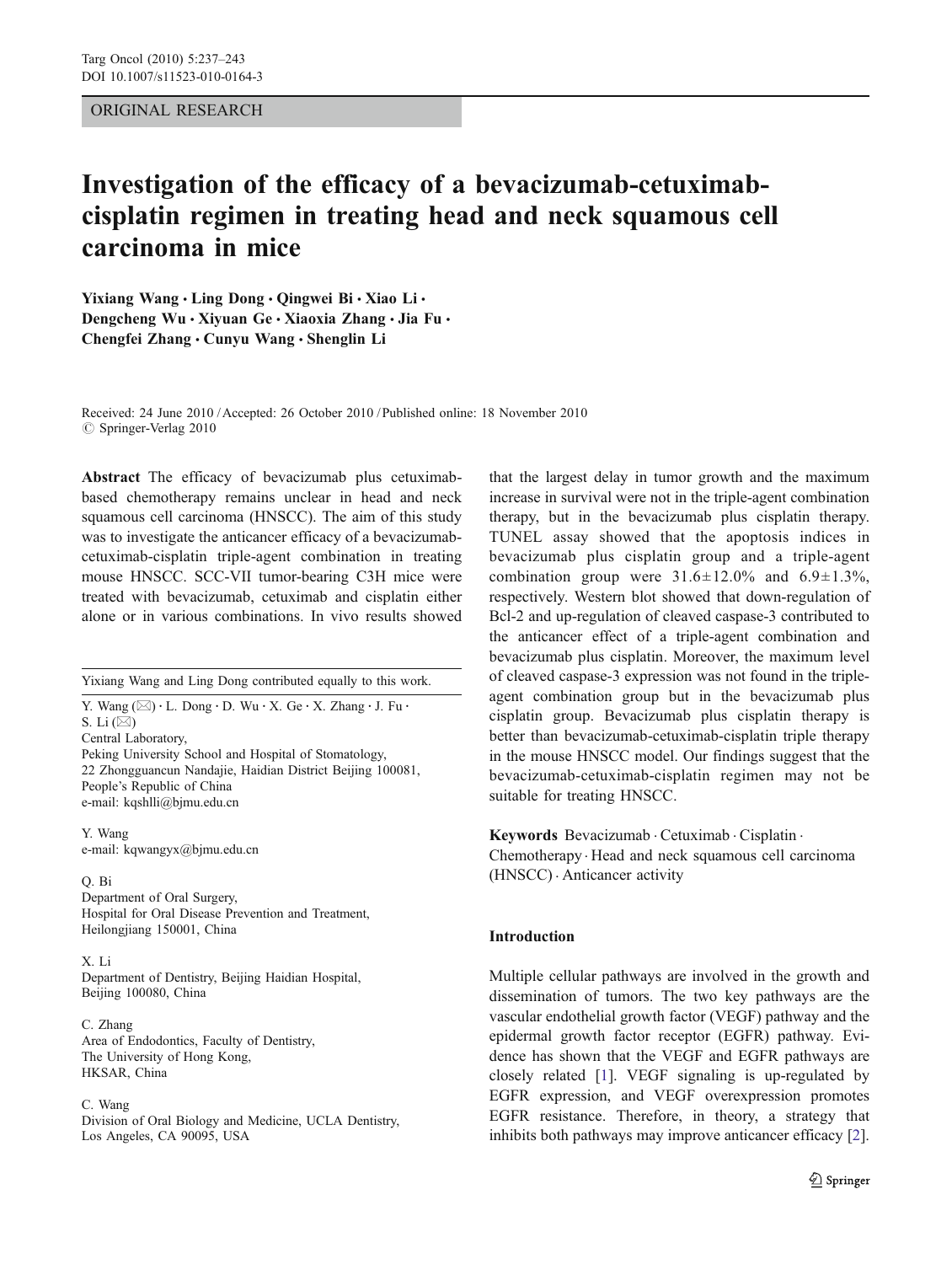<span id="page-1-0"></span>Scientists have developed some inhibitors specific to VEGF and EGFR pathways. Bevacizumab (Avastin®) and cetuximab (Erbitux®) are the two main target drugs. Bevacizumab is a humanized monoclonal antibody. It binds to and inhibits VEGF biological function [\[3](#page-5-0)]. Cetuximab is a recombinant chimeric human-murine immunoglobulin G1 antibody. It binds to the extracellular domain of EGFR and promotes receptor internalization and degradation without receptor phosphorylation and activation [[4](#page-5-0), [5\]](#page-5-0). Both bevacizumab and cetuximab have been used with standard chemotherapy in treating certain cancers including lung cancer [[3\]](#page-5-0), colon cancer [\[6](#page-5-0)], and advanced head and neck squamous cell carcinoma (HNSCC) [[7\]](#page-5-0).

Bevacizumab in combination with paclitaxel can yield a remarkable inhibition of HNSCC tumor xenografts [\[8](#page-5-0)]. In a phase I study, Seiwert et al. showed that bevacizumab at a dose of 10 mg/m<sup>2</sup> every 2 weeks with decreased chemoradiotherapy (fluorouracil, hydroxyurea, and radiation) has an antitumor activity in poor-prognosis head and neck cancer patients [[9\]](#page-5-0). In addition, in a phase II clinical study, Merlano et al. showed that the combination of cetuximab, cisplatin, fluorouracil, and radiotherapy yielded a very high proportion of complete responses (71%) in locally advanced head and neck cancer [\[10](#page-5-0)]. In another preclinical study, Prichard et al. showed that bevacizumab combined with cetuximab and doxorubicin dramatically delayed an orthotopic model of anaplastic thyroid carcinoma growth in athymic nude mice [\[11\]](#page-5-0). Bozec et al. also reported that bevacizumab combined with another EGFR tyrosine kinase inhibitor, erlotinib, and irradiation could significantly decrease the tumor mass and reduced the number of metastatic nodes [[12\]](#page-5-0).

Given that agents targeting the EGFR or VEGF pathways have demonstrated beneficial effects in these settings, an obvious next step would be to combine EGFR- and VEGF-specific inhibitors for cancer treatment. However, two prospective randomized phase III studies using bevacizumab plus cetuximab-based chemotherapy in treating metastatic colorectal cancer have reported unfavorable results: addition of cetuximab resulted in a worse outcome in both studies [[13,](#page-5-0) [14](#page-5-0)]. Why does the outcome differ from expected results? In this study, we investigate the efficacy of bevacizumab plus cetuximab-based therapy and its underlying mechanism using a mouse HNSCC allograft model.

## Materials and methods

# Drugs and reagents

Genetech (San Francisco, CA, USA). Cetuximab was produced by Imclone Systems (New York, NY, USA). Dulbecco's Modified Eagle's Medium (DMEM) and fetal bovine serum were purchased from Invitrogen (Carlsbad, CA). Antibodies were purchased from the following vendors: cleaved caspase-3 antibody, Cell Signaling Technology (Beverly, MA, USA); Bcl-2, Bax and β-actin antibodies, Santa Cruz Biotechnology Inc. (Santa Cruz, CA, USA). An In Situ Cell Death Detection kit was purchased from Promega (Madison, WI, USA).

# Cell culture

The murine head and neck squamous carcinoma cell line SCC-VII was maintained in DMEM containing 10% fetal bovine serum in a humidified incubator with  $5\%$  CO<sub>2</sub>. Cells in midlogarithmic growth  $(-75\% \text{ confidence})$  were used for the following experiments.

#### Tumor allograft model

To establish the SCC-VII tumor allograft model,  $4 \times 10^6$ SCC-VII cells were subcutaneously (s.c.) injected into the right flank of 6-week-old C3H female mice. Tumors were allowed to reach  $120-160$  mm<sup>3</sup> in size, and mice were randomized into eight groups of five animals each. Mice were treated with cisplatin in a dose of 8 mg/kg of body weight, cetuximab at a dose of 1 mg/kg of body weight by intraperitoneal (i.p.) injection once a week, and bevacizumab at a dose of 15 mg/kg of body weight by intratumoral injection twice a week. The animals were treated for 3 weeks. Tumors were measured twice a week with a digital caliper. Tumor volume was calculated using the following formula:  $1/2 \times \text{length} \times \text{width}^2$  [[15\]](#page-5-0). Mouse weight was monitored for evaluating the toxicity of drugs. Tumors reaching 2000 mm<sup>3</sup> were considered a lethal burden for the mice. Ten mice per group from two independent experiments were used to generate the survival curve. All procedures involving animals were approved by Peking University's Institutional Animal Care Committee. All possible measures were taken to minimize any pain or discomfort.

Detecting apoptosis by TUNEL assay

The terminal deoxynucleotidyl transferase dUTP nick end labeling (TUNEL) assay was performed according to the manufacturer's instructions. The sections were counterstained with 4′,6-diamidino-2-phenylindole (DAPI) and recorded using an Olympus dynamic positioning (DP) controller. Apoptotic cells were expressed as the mean of the four highest areas identified within a 400-fold field. The apoptosis index was determined by counting TUNEL-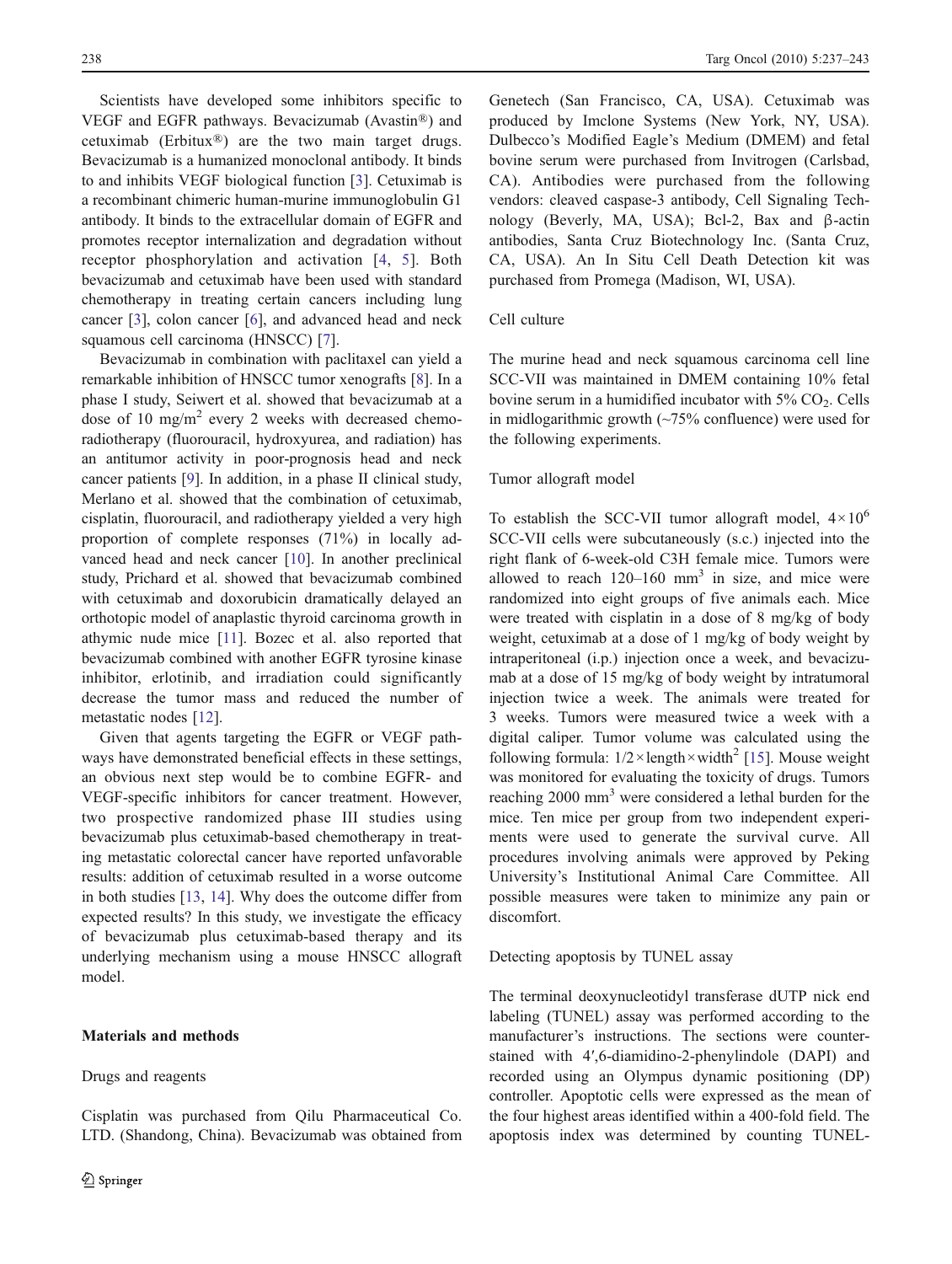positive cells per total number of DAPI-positive cells in four high-power fields, avoiding necrotic tumor areas [[16,](#page-5-0) [17](#page-6-0)].

Western blot analyses of molecules involved in apoptosis

Proteins were prepared from SCC-VII tumors. Mice with SCC-VII tumor allografts were treated briefly with corresponding regimens as described above. Twenty-four hours post-treatment, tumor tissue samples from each group were ground quickly in liquid nitrogen, homogenized in RIPA lysis buffer with protease inhibitors on ice. Homogenates were centrifuged at  $12,000 \times g$  for 30 min at 4°C, and supernatants were retained. Protein concentration was determined using the bicinchoninic acid (BCA) protein assay, and 40 μg of protein were loaded for each sample. Proteins were separated on SDS-polyacrylamide gel and transferred to polyvinylidene difluoride membrane. The membranes were blocked in 5% non-fat dry milk for 1 h, and probed with the following antibodies against Bcl-2, Bax, cleaved caspase-3, and β-actin separately at 4°C overnight. After incubation with peroxidase-linked secondary antibodies, immunoreactive proteins were visualized by ECL reagent (Applygen Technology Inc. Beijing, China).

# Statistical analyses

The product-limit method, with Kaplan-Meier curves, was used to summarize the distribution of survival time, and a logrank test was used to compare with survival curves among these groups. Tumor size was expressed as mean± standard deviation (SD) of two independent experiments and compared using the analysis of variance between groups (ANOVA) test.  $P < 0.05$  was considered statistically significant.

# **Results**

Bevacizumab and cisplatin combination therapy was better than a bevacizumab-cetuximab-cisplatin triple-agent combination therapy

We evaluated the effect of a bevacizumab-cetuximabcisplatin triple-agent combination on SCC-VII tumors propagated in the right flank of C3H mice. A triple-agent combination therapy significantly delayed tumor growth compared with single-agent treatments  $(P<0.05)$ . Bevacizumab alone and cetuximab alone did not, in fact, affect tumor growth rate compared with control (both  $P > 0.05$ ). Cisplatin alone produced slight delayed tumor growth compared with control  $(P>0.05,$  Fig. [1a\)](#page-3-0). In comparison with double-agent treatments, a triple-agent combination

therapy yielded the similar result in tumor growth as cetuximab plus cisplatin therapy. Interestingly, the maximum delay in tumor growth was found in a bevacizumab and cisplatin combination therapy. There was significant difference in tumor size between the bevacizumab and cisplatin combination and the triple-agent combination therapy  $(P<0.05)$ . But bevacizumab plus cetuximab did not affect tumor growth rate compared with control (both  $P>0.05$ ). In addition, bevacizumab plus cisplatin and cetuximab plus cisplatin produced a statistically significant decrease in tumor size compared with single-agent treatments and untreated control  $(P<0.05,$  Fig. [1b\)](#page-3-0).

The Kaplan-Meier curve showed that a triple-agent combination therapy significantly increased the survival time compared with bevacizumab alone  $(P<0.01)$ , cisplatin alone  $(P<0.01)$ , and control  $(P<0.01)$  (Fig. [1c](#page-3-0)). A cetuximab and cisplatin combination produced a survival result similar to that of a triple-agent combination therapy. Interestingly, the maximum increase in survival was found in the bevacizumab and cisplatin combination group: 45 days post-treatment, 70% of the mice were alive in a bevacizumab and cisplatin combination group, whereas only 30% of the mice were alive in a cetuximab plus cisplatin group, and 20% of the mice were alive in a tripleagent combination group  $(P<0.05$ , Fig. [1d\)](#page-3-0).

More apoptotic cells were found in tumors treated with bevacizumab and cisplatin combination therapy via TUNEL assay

Animals with SCC-VII-bearing allografts were administered cisplatin, bevacizumab plus cisplatin, cetuximab plus cisplatin, or bevacizumab plus cetuximab plus cisplatin for 24 h. Tumor samples were removed and subjected to histological examination and apoptosis TUNEL assay analyses. Quantitative analyses showed that the apoptosis indices for untreated control, bevacizumab plus cisplatin, cetuximab plus cisplatin and a triple-agent combination were  $1.2\pm0.6\%$ ,  $31.6\pm12\%$ ,  $6.9\pm1.3\%$ , and  $9.7\pm2.8\%$ , respectively. There was a significant difference between a bevacizumab plus cisplatin therapy versus control, a cetuximab plus cisplatin therapy, and a triple-agent combination therapy  $(P<0.05$  for all comparisons; Fig. [2](#page-3-0)), while no significant difference was found between cetuximabcisplatin and a triple-agent combination therapy  $(P>0.05)$ ; Fig. [2](#page-3-0)).

Down-regulation of Bcl-2 and up-regulation of cleaved caspase-3 expression contributed to tumor cell apoptosis

Western blot analysis showed that Bcl-2 was clearly downregulated in tumors treated with cetuximab plus cisplatin, and completely inhibited with bevacizumab plus cisplatin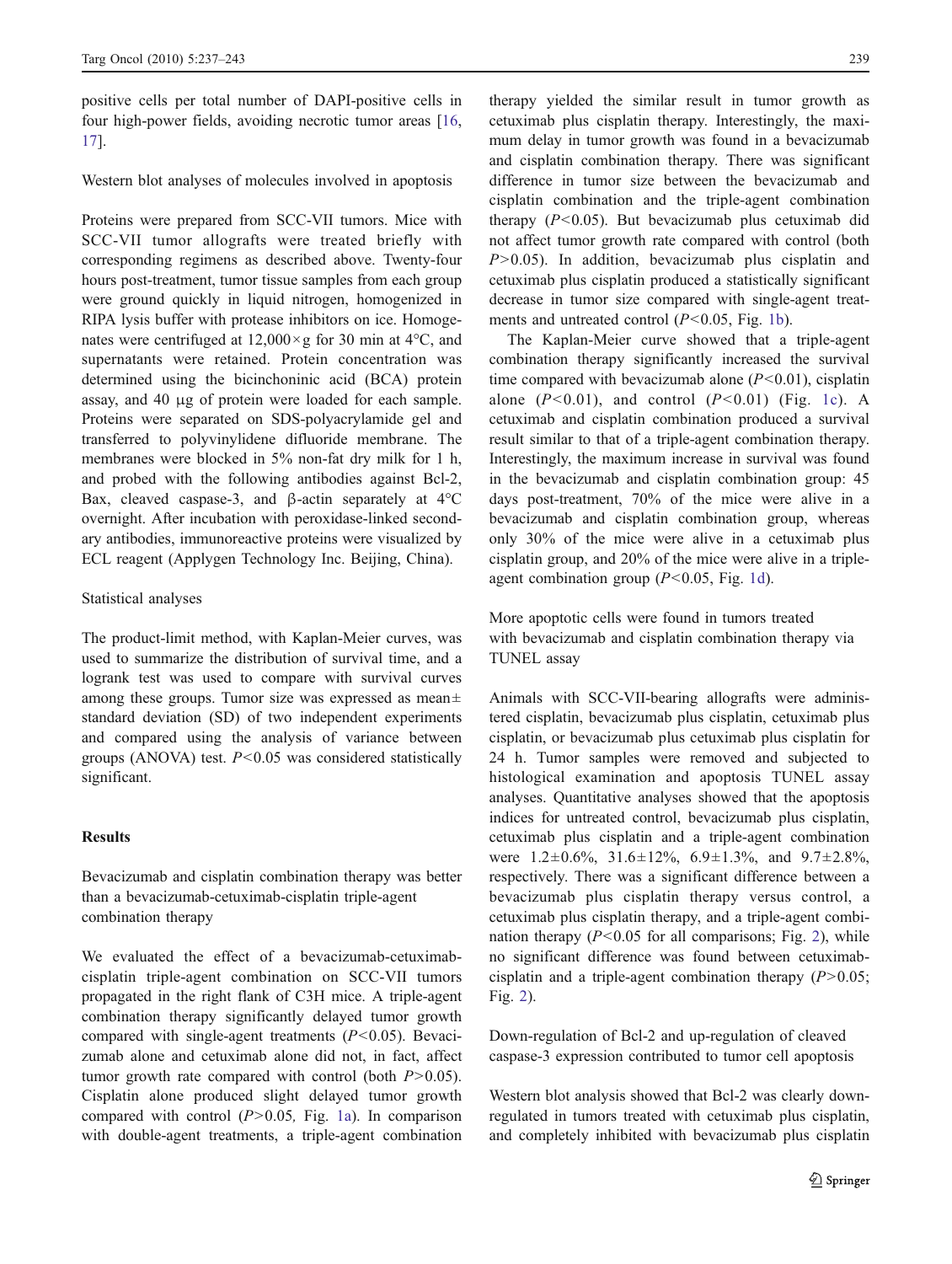<span id="page-3-0"></span>

Fig. 1 Tumor growth and survival curve of SCC-VII tumor allografts in C3H mice treated with various combinations of bevacizumab, cetuximab and cisplatin. SCC-VII tumor-bearing mice were established and treated as described in the "[Materials and methods](#page-1-0)" section. Each data point represents the mean volume±standard deviation. Ten mice/group from two independent experiments were monitored for survival. Inhibition of tumor growth was described as a bevacizumab-

treatment and a triple-agent combination treatment. Bax was only slightly up-regulated in bevacizumab alonetreated tumors and bevacizumab plus cisplatin-treated tumors. Furthermore, it was clearly up-regulated in the other treatments. The maximum level of Bax expression was found in tumors treated with bevacizumab plus cetuximab and in a triple-agent combination. All treatments

50 45 Apoptosis index (%) 40 35<br>30  $\frac{25}{20}$ 15  $10$ 5  $\mathsf{O}$ Contro Cetux+Cis Cetux+Beva+Cis Beva+Cis

Fig. 2 TUNEL assay analyses. Apoptosis indices showed that a markedly higher frequency of apoptotic tumor cells was found in tumors from animals treated with bevacizumab plus cisplatin compared with untreated control, and animals treated with cetuximab plus cisplatin or a triple-agent combination.  $*P<0.05$ 

cetuximab-cisplatin triple-agent combination versus a single-agent therapy (a) or versus a double-agent therapy in tumor growth (b). Increase in survival was shown in a triple-agent combination versus the single-agent therapies (c) or versus the double-agent therapies (d), respectively. The bevacizumab plus cisplatin therapy was the best strategy, significantly delaying SCC-VII tumor growth and significantly prolonging survival time compared with other groups  $(P<0.05)$ 

35

16 20 23

27 30

 $\circledS$ 

Beva+Cetux

2. Beva+Cetux+Cis

SC Beva+Cis<br>③ Beva+Cis Cetux+Cis

Control

40

45

enhanced cleaved caspase-3 expression as compared with untreated control tumors. Its relative levels (from low to high) were untreated control, bevacizumab alone, cetuximab alone, bevacizumab plus cetuximab, cetuximab plus cisplatin, a triple-agent combination, cisplatin alone, and bevacizumab plus cisplatin. The maximum level of cleaved caspase-3 expression was found in tumor treated with bevacizumab plus cisplatin (Fig. [3](#page-4-0)).

# Discussion

It seems the bevacizumab plus cetuximab-based chemotherapy could be a promising approach for cancer treatment. However, the unexpected outcomes indicate the complexity of underlying mechanisms. Tol et al. compared capecitabine and oxaliplatin chemotherapy plus bevacizumab with or without cetuximab in 755 colorectal cancer patients [[13](#page-5-0), [18](#page-6-0)] and found that outcome (progression-free survival) was significantly worse in patients who received cetuximab. A similar result was reported by Cohen et al. using the EGFR tyrosine kinase inhibitor erlotinib com-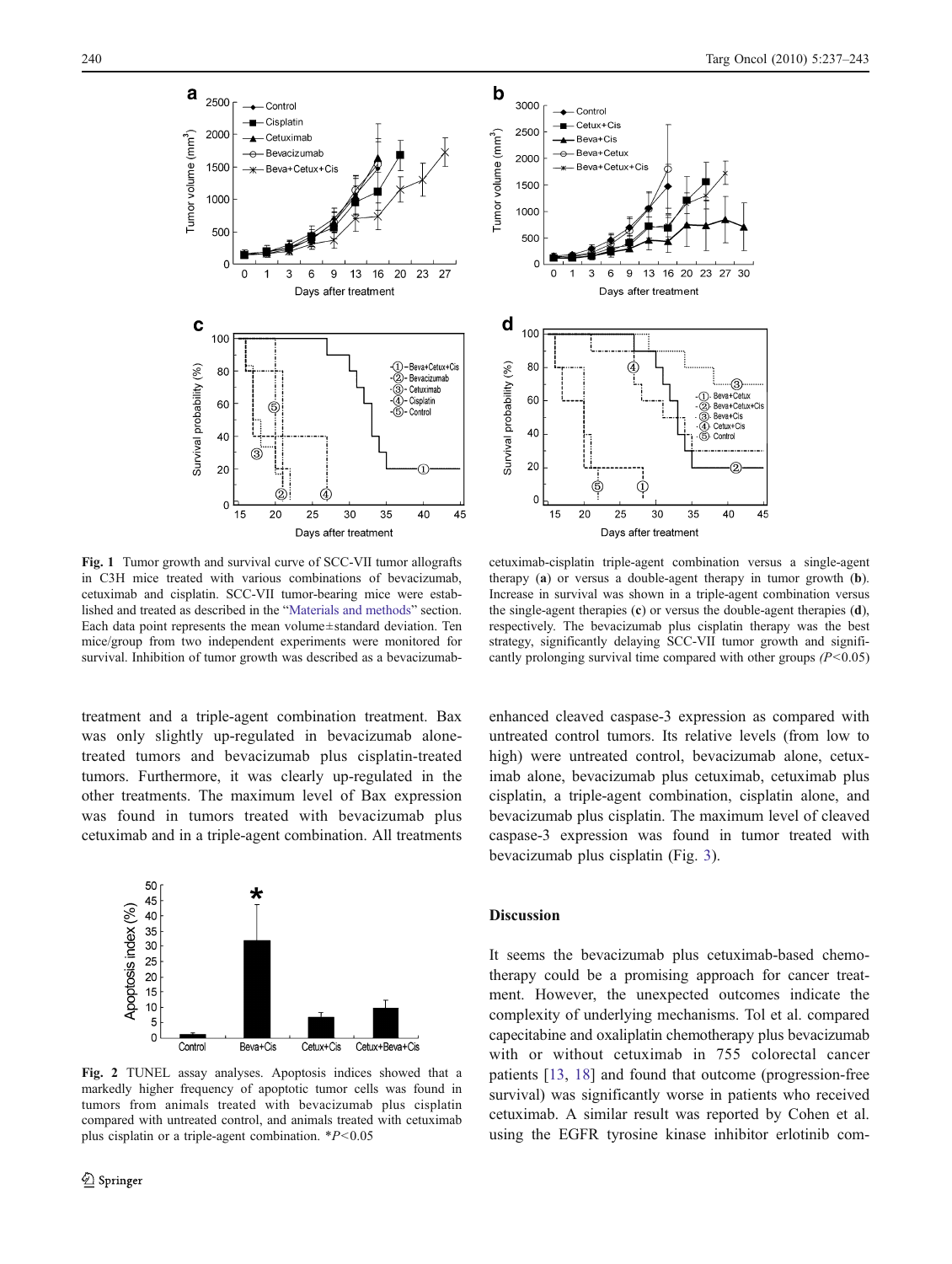<span id="page-4-0"></span>

Fig. 3 Western blot analyses. Total tumor lysates were resolved by SDS-PAGE followed by immunoblot analyses to detect the Bcl-2, Bax, and cleaved caspase-3 expression. The results showed that downregulation of Bcl-2 and up-regulation of cleaved caspase-3 expression contributed to apoptosis caused by bevacizumab-cetuximab-cisplatin and bevacizumab plus cisplatin treatments. The maximum level of cleaved caspase-3 expression was found in the tumor treated with bevacizumab plus cisplatin, which was consistent with tumor growth and survival results. β-actin served as a loading control

bined with bevacizumab to treat patients with recurrent or metastatic HNSCC. They found that although patients tolerated the combination of erlotinib and bevacizumab well, only a few patients seemed to derive a sustained benefit and complete responses [[19\]](#page-6-0). Punt and Tol provided some explanations: 1) enhancement of adverse effect of treatment; 2) the signaling pathway interactions caused by the different drug combinations; and 3) attenuation of the effect of oxaliplatin owing to high serum protein levels induced by the administration of two monoclonal antibodies (bavacizumab and cetuximab) [[20](#page-6-0)]. These may contribute to the detrimental results. Owing to the complicated mechanism of bevacizumab plus cetuximab-based chemotherapy, in this study we explored the underlying mechanism from a different perspective, apoptosis. Apoptosis-related proteins, including Bcl-2 and caspase-3, were chosen as targets.

Normally, human tumors spontaneously arise in an immunocompetent system. In this study, we used a host with an immunocompetent system to investigate the anticancer effect of bevacizumab plus cetuximab plus cisplatin. This would provide a close approximation of the cancer treatment process in human and reduce any bias owing to the use of an immunodeficient mouse model. Mouse HNSCC SCC-VII tumor is the ideal immunocompetent syngeneic preclinical model for approximating human squamous cell carcinoma. It is derived from spontaneous oral squamous cell carcinoma in C3H mouse [\[21](#page-6-0)–[23](#page-6-0)].

Before this study, we had confirmed that bevacizumab alone had significant inhibitory effect on murine hemangioendothelioma cell line (EOMA) growth in mice via intratumoral injection [[24](#page-6-0)]. In addition, we also confirmed that cetuximab alone had a growth-inhibitory effect on murine squamous carcinoma cell line SCC-VII in vitro, and its growth-inhibitory effect was significantly enhanced

when combined with cisplatin (data not shown). Based on our data and previous studies, we adapted intratumoral injection of bevacizumab and intraperitoneal injection of cetuximab and cisplatin to investigate the anticancer efficacy of a bevacizumab-cetuximab-cisplatin strategy on SCC-VII-bearing mice. We found that bevacizumab plus cisplatin and cetuximab plus cisplatin produced a statistically significant reduction in SCC-VII tumor growth and an increase in survival of SCC-VII tumor-bearing mice. These results indicated that either bevacizumab or cetuximab with cisplatin were highly effective against SCC-VII-established HNSCC tumors. Both bevacizumab and cetuximab exerted their own biological functions in this case. The results were consistent with those obtained in previous studies about bevacizumab- or cetuximab-based chemotherapies in the treatment of colon, lung, breast and pancreatic carcinomas [\[25](#page-6-0), [26](#page-6-0)].

Based on the data described above, combination of bevacizumab, cetuximab and cisplatin should, in theory, improve anticancer effect in treating SCC-VII tumor. But the maximum delay in tumor growth and the maximum increase in survival were not in mice treated with a tripleagent combination therapy, but in those with treated with bevacizumab plus cisplatin therapy. Our explanation is that cetuximab may attenuate the cooperative effects of bevacizumab and cisplatin in mouse HNSCC allografts. To confirm this suspicion, a histological examination was conducted by TUNEL assay. The apoptosis indices in the bevacizumab plus cisplatin group and a triple-agent combination group were  $31.6 \pm 12\%$  and  $9.7 \pm 2.8\%$ , respectively. This could explain why the largest delay in tumor growth and the best survival rate were in the bevacizumab plus cisplatin group.

Western blot results provided evidence concerning the underlying mechanism involved. In the treated tumors, we investigated two molecules from the Bcl-2 family (the antiapoptosis protein Bcl-2 and the pro-apoptosis protein Bax) along with apoptosis executioner caspase-3 expression. The Bcl-2 family is the best-characterized group of apoptosismediating factors [\[27](#page-6-0)]. Bcl-2 both directly and indirectly prevents the release of cytochrome  $c$  from mitochondria and contributes to anti-apoptosis [[28\]](#page-6-0). Bax is a proapoptotic protein that resides in the cytosol and translocates to mitochondria upon induction of apoptosis [\[29](#page-6-0), [30](#page-6-0)]. In the present study, we found that while the Bcl-2 band was completely gone in tumors treated with bevacizumab plus cisplatin and the triple-agent combination, the pro-apoptotic protein Bax was markedly up-regulated in tumors treated with the triple-agent combination. The results suggest that the tumor cells in the bevacizumab plus cisplatin group and the triple-agent combination group were more susceptible to apoptosis than tumor cells in other groups. These data also explain why the two groups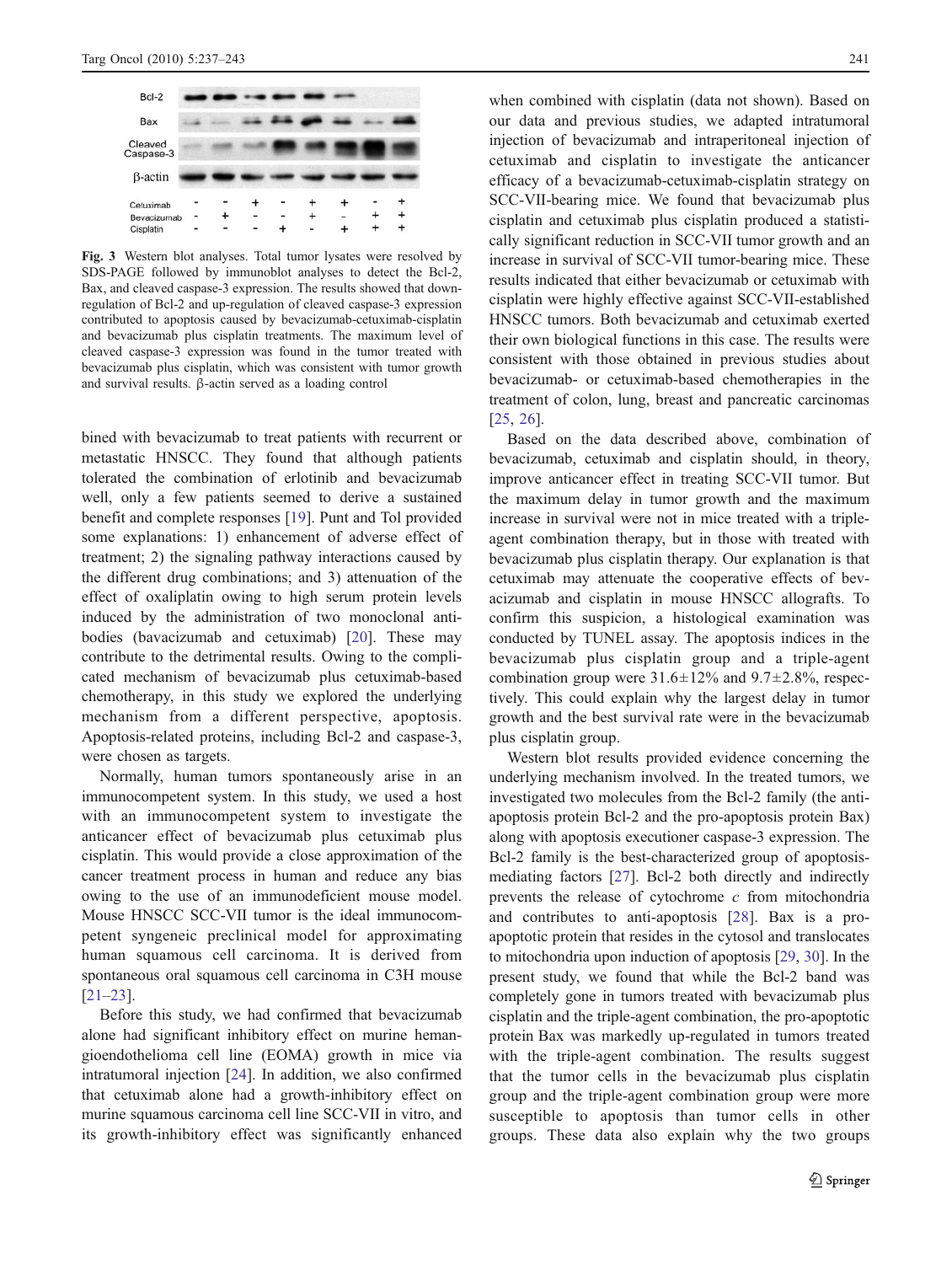<span id="page-5-0"></span>had better anticancer outcomes than other groups. But Bcl-2 expression results cannot explain why the outcomes in the bevacizumab plus cisplatin group were better than those in the triple-agent combination group. Therefore, cleaved caspase-3 was addressed to answer this question. Western blot showed that it was clearly up-regulated by cisplatin and its combinations with other agents. The maximum cleaved caspase-3 expression was in tumors treated with bevacizumab plus cisplatin, and its expression in tumors treated cetuximab plus cisplatin was higher than that in tumors treated the triple-agent combination. These results were consistent with the tumor growth and survival curve results, as well as with the histological examination results. This elucidated why the outcome in the bevacizumab plus cisplatin group was better than that in the triple-agent combination group. Cetuximab may play a role in attenuating the anticancer effect of bevacizumab plus cisplatin.

Cancer cells within tumors may display different phenotypes, and this may make cancer cells sensitive to certain kinds of drugs [[31\]](#page-6-0). Studies have showed that EMMPRIN expression and wild-type BRAF are required for response to bevacizumab therapy in HNSCC xenografts [\[32\]](#page-6-0) and to panitumumab or cetuximab in metastatic colorectal cancer [[33\]](#page-6-0). In addition, the current classical chemotherapy treatment in head and neck cancer treatment is a doublet with cisplatin and fluorouracil. The effect of bevacizumab-cetuximab-cisplatin-fluorouracil combination therapy for HNSCC tumors with both wild-type BRAF and EMMPRIN phenotypes deserves investigation in the future. This regimen may provide more valuable information for clinical application.

In conclusion, the preliminary results demonstrated that the combination of bevacizumab and cisplatin was highly effective against SCC-VII-established HNSCC tumors. Cetuximab attenuated the cooperative anticancer activity of bevacizumab plus cisplatin. Down-regulation of Bcl-2 and up-regulation of cleaved caspase-3 expression contributed to the tumor cell apoptosis caused by bevacizumab-cetuximab-cisplatin and bevacizumab plus cisplatin treatments. However, the precise mechanism is still unclear. More data will be needed to further evaluate bevacizumab and cetuximab combination-based therapy in the future. Our findings suggest that the bevacizumab-cetuximab-cisplatin regimen may not be suitable for treating HNSCC.

Acknowledgements We thank Dr. Nianhui Cui for providing the SCC-VII cell line for the study. This study was supported by the National Natural Science Foundation of China (39470754) and the National "985 Project" of China (985-2-040-115).

Conflict of interest statement None declared.

# References

- 1. Tabernero J (2007) The role of VEGF and EGFR inhibition:
- implications for combining anti-VEGF and anti-EGFR agents. Mol Cancer Res 5(3):203–220
- 2. Imai K, Takaoka A (2006) Comparing antibody and smallmolecule therapies for cancer. Nat Rev Cancer 6(9):714–727
- 3. Marshall J (2006) Clinical implications of the mechanism of epidermal growth factor receptor inhibitors. Cancer 107(6):1207–1218
- 4. No authors listed (2004) Two new drugs for colon cancer. Med Lett Drugs Ther 46(1184):46–48
- 5. Aita M, Fasola G, Defferrari C, Brianti A, Bello MG, Follador A, Sinaccio G, Pronzato P, Grossi F (2008) Targeting the VEGF pathway: Antiangiogenic strategies in the treatment of non-small cell lung cancer. Crit Rev Oncol Hematol 68(3):183–196
- 6. American Cancer Society (2008) Cancer facts & figures 2008. Atlanta: American Cancer Society 2008:15–16
- 7. Tejani MA, Cohen RB, Mehra R (2010) The contribution of cetuximab in the treatment of recurrent and/or metastatic head and neck cancer. Biologics 4:173–185
- 8. Fujita K, Sano D, Kimura M, Yamashita Y, Kawakami M, Ishiguro Y, Nishimura G, Matsuda H, Tsukuda M (2007) Antitumor effects of bevacizumab in combination with paclitaxel on head and neck squamous cell carcinoma. Oncol Rep 18(1):47–51
- 9. Seiwert TY, Haraf DJ, Cohen EE, Stenson K, Witt ME, Dekker A, Kocherginsky M, Weichselbaum RR, Chen HX, Vokes EE (2008) Phase I study of bevacizumab added to fluorouracil- and hydroxyurea-based concomitant chemoradiotherapy for poorprognosis head and neck cancer. J Clin Oncol 26(10):1732–1741
- 10. Merlano M, Russi E, Benasso M, Corvò R, Colantonio I, Vigna-Taglianti R, Vigo V, Bacigalupo A, Numico G, Crosetto N, Gasco M, Lo Nigro C, Vitiello R, Violante S, Garrone O (2010) Cisplatin-based chemoradiation plus cetuximab in locally advanced head and neck cancer: a phase II clinical study. Ann Oncol. doi:[10.1093/annonc/mdq412](http://dx.doi.org/10.1093/annonc/mdq412)
- 11. Prichard CN, Kim S, Yazici YD, Doan DD, Jasser SA, Mandal M, Myers JN (2007) Concurrent cetuximab and bevacizumab therapy in a murine orthotopic model of anaplastic thyroid carcinoma. Laryngoscope 117(4):674–679
- 12. Bozec A, Sudaka A, Fischel JL, Brunstein MC, Etienne-Grimaldi MC, Milano G (2008) Combined effects of bevacizumab with erlotinib and irradiation: a preclinical study on a head and neck cancer orthotopic model. Br J Cancer 99(1):93–99
- 13. Tol J, Koopman M, Cats A, Rodenburg CJ, Creemers GJ, Schrama JG, Erdkamp FL, Vos AH, van Groeningen CJ, Sinnige HA, Richel DJ, Voest EE, Dijkstra JR, Vink-Börger ME, Antonini NF, Mol L, van Krieken JH, Dalesio O, Punt CJ (2009) Chemotherapy, bevacizumab, and cetuximab in metastatic colorectal cancer. N Engl J Med 360(6):563–572
- 14. Hecht JR, Mitchell E, Chidiac T, Scroggin C, Hagenstad C, Spigel D, Marshall J, Cohn A, McCollum D, Stella P, Deeter R, Shahin S, Amado RG (2009) A randomized phase IIIB trial of chemotherapy, bevacizumab, and panitumumab compared with chemotherapy and bevacizumab alone for metastatic colorectal cancer. J Clin Oncol 27(5):672–680
- 15. Bischoff JR, Kirn DH, Williams A, Heise C, Horn S, Muna M, Ng L, Nye JA, Sampson-Johannes A, Fattaey A, McCormick F (1996) An adenovirus mutant that replicates selectively in p53 deficient human tumor cells. Science 274(5286):373–376
- 16. Inoue K, Slaton JW, Perrotte P, Davis DW, Bruns CJ, Hicklin DJ, McConkey DJ, Sweeney P, Radinsky R, Dinney CP (2000) Paclitaxel enhances the effects of the anti-epidermal growth factor receptor monoclonal antibody ImClone C225 in mice with metastatic human bladder transitional cell carcinoma. Clin Cancer Res 6(12):4874–4884